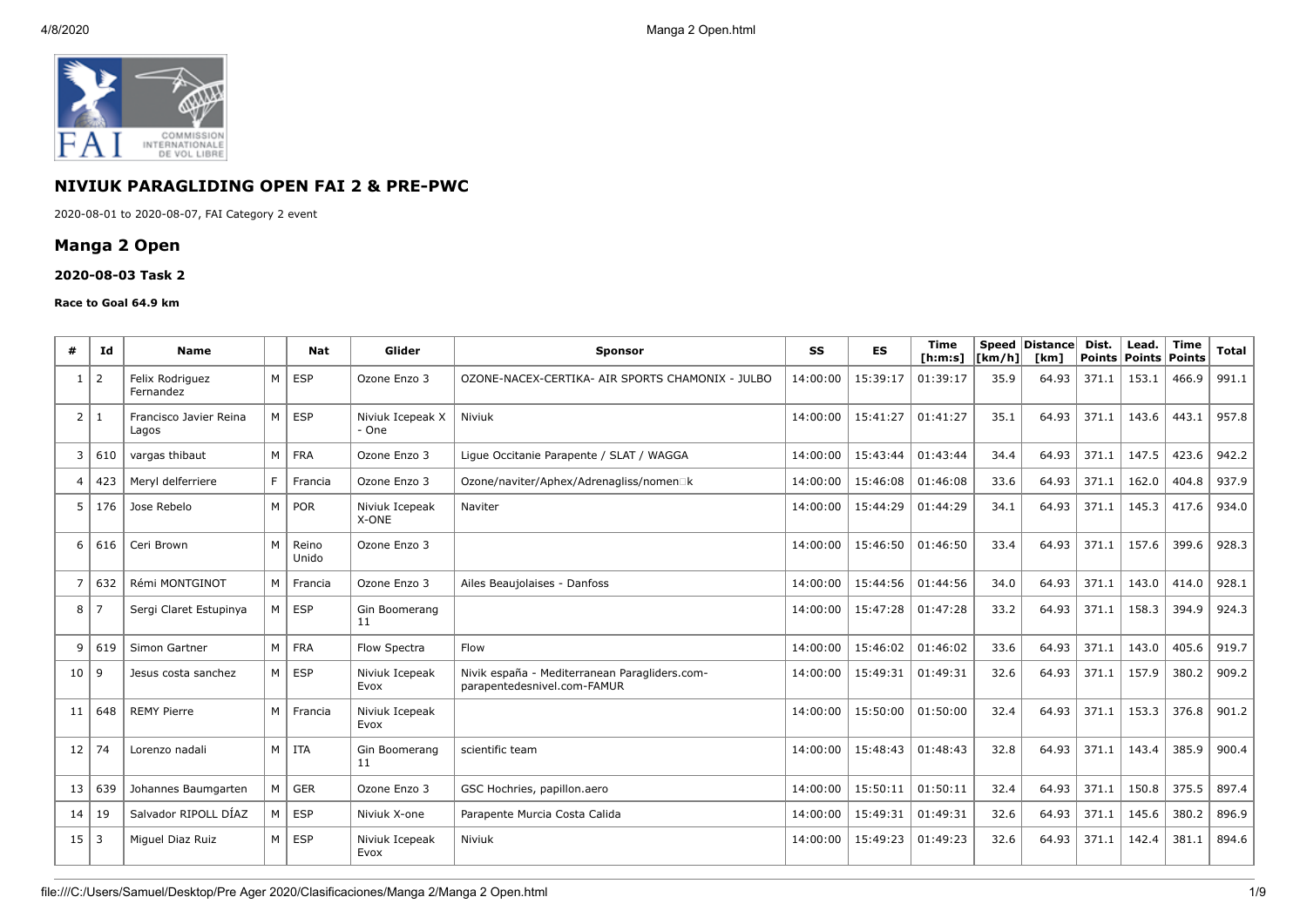| #  | Id  | <b>Name</b>                     |          | Nat           | Glider                  | <b>Sponsor</b>                                    | SS       | ES       | Time<br>[ h: m: s] | [km/h] | Speed Distance<br>[km] | Dist.<br><b>Points</b> | Lead.<br><b>Points</b> | <b>Time</b><br>Points | Total |
|----|-----|---------------------------------|----------|---------------|-------------------------|---------------------------------------------------|----------|----------|--------------------|--------|------------------------|------------------------|------------------------|-----------------------|-------|
| 16 | 136 | Ivan Haas                       | M        | <b>FRA</b>    | Ozone Enzo 3            | Altitude Eyewears                                 | 14:00:00 | 15:50:41 | 01:50:41           | 32.2   | 64.93                  | 371.1                  | 149.4                  | 372.0                 | 892.5 |
| 17 | 259 | Matthias Kothe                  | M        | <b>GER</b>    | Ozone Enzo 3            | Nordeutsche Gleitschirmschule   KOMAT             | 14:00:00 | 15:49:03 | 01:49:03           | 32.7   | 64.93                  | 371.1                  | 129.7                  | 383.5                 | 884.3 |
| 18 |     | Xevi Bonet                      | M        | <b>ESP</b>    | Ozone Enzo 3            | Alamair-Alfapilot-Naviter                         | 14:00:00 | 15:52:15 | 01:52:15           | 31.8   | 64.93                  | 371.1                  | 146.8                  | 361.3                 | 879.2 |
| 19 | 182 | Eusebio soares                  | М        | <b>POR</b>    | Enzo 3                  | 3ssolar                                           | 14:00:00 | 15:52:29 | 01:52:29           | 31.7   | 64.93                  | 371.1                  | 135.6                  | 359.7                 | 866.4 |
| 20 | 407 | Xavier Laporte                  | М        | <b>FRA</b>    | Niviuk X-One            | Parapente Family I ligue Occitanie I              | 14:00:00 | 15:57:17 | 01:57:17           | 30.4   | 64.93                  | 371.1                  | 152.2                  | 328.1                 | 851.4 |
| 21 | 406 | Loïs Goutagny                   | M        | <b>FRA</b>    | Niviuk X-One            | Niviuk, Des Arcs, Winds-riders, EDPA              | 14:00:00 | 15:57:58 | 01:57:58           | 30.2   | 64.93                  | 371.1                  | 150.0                  | 323.7                 | 844.8 |
| 22 | 126 | <b>Mettetal Simon</b>           | M        | <b>FRA</b>    | Niviuk X-one            | Niviuk windsraiders Parastick                     | 14:00:00 | 15:57:58 | 01:57:58           | 30.2   | 64.93                  | 371.1                  | 148.1                  | 323.7                 | 842.9 |
| 23 | 145 | Adrien RAISSON                  | M        | <b>FRA</b>    | Ozone Enzo 3            | Pôle Espoir Font Romeu / Darentasia / Neo         | 14:00:00 | 15:58:07 | 01:58:07           | 30.2   | 64.93                  | 371.1                  | 148.8                  | 322.8                 | 842.7 |
| 24 | 611 | António José Tabanez<br>Fonseca | M        | <b>POR</b>    | Ozone Enzo 3            |                                                   | 14:00:00 | 15:56:35 | 01:56:35           | 30.6   | 64.93                  | 371.1                  | 135.3                  | 332.6                 | 839.0 |
| 25 | 606 | <b>Baptiste Lambert</b>         | M        | <b>FRA</b>    | Ozone Enzo 2            | Ozone / Kortel                                    | 14:00:00 | 15:59:25 | 01:59:25           | 29.9   | 64.93                  | 371.1                  | 149.2                  | 314.5                 | 834.8 |
| 26 | 424 | Pellissier Simon                | M        | <b>FRA</b>    | Niviuk Icepeak<br>X-One | Ressources Parapentes, Niviuk, Orcienes1850       | 14:00:00 | 15:59:04 | 01:59:04           | 29.9   | 64.93                  | 371.1                  | 145.7                  | 316.7                 | 833.5 |
| 27 | 419 | François Cormier                | M        | Francia       | Ozone Enzo 3            |                                                   | 14:00:00 | 15:59:39 | 01:59:39           | 29.8   | 64.93                  | 371.1                  | 148.0                  | 313.1                 | 832.2 |
| 28 | 601 | Jules Croibier                  | M        | <b>FRA</b>    | Ozone Enzo 3            |                                                   | 14:00:00 | 15:59:23 | 01:59:23           | 29.9   | 64.93                  | 371.1                  | 141.9                  | 314.7                 | 827.7 |
| 29 | 138 | Arthur Moindrot                 | M        | <b>FRA</b>    | Ozone Enzo 3            | Pole espoir vol libre, Kortel Design              | 14:00:00 | 16:00:40 | 02:00:40           | 29.6   | 64.93                  | 371.1                  | 147.9                  | 306.7                 | 825.7 |
| 30 | 629 | Dan Girdea                      | М        | Suecia        | Ozone Zeno              |                                                   | 14:00:00 | 15:57:55 | 01:57:55           | 30.2   | 64.93                  | 371.1                  | 128.3                  | 324.0                 | 823.4 |
| 31 | 158 | Nicolas DINH                    | М        | <b>FRA</b>    | Ozone Zeno              | Equipe de ligue Occitanie)   Alixa                | 14:00:00 | 15:59:43 | 01:59:43           | 29.8   | 64.93                  | 371.1                  | 135.0                  | 312.6                 | 818.7 |
| 32 | 600 | Marek Robel                     | M        | Polonia       | <b>UP Guru</b>          | www.diagmatic.pl, www.nextbank.ph                 | 14:00:00 | 16:02:06 | 02:02:06           | 29.2   | 64.93                  | 371.1                  | 127.9                  | 297.8                 | 796.8 |
| 33 | 602 | Lambert Cyril                   | M        | Francia       | Ozone Enzo 2            |                                                   | 14:00:00 | 16:00:43 | 02:00:43           | 29.5   | 64.93                  | 371.1                  | 108.3                  | 306.4                 | 785.8 |
| 34 | 635 | Tim Roche                       | M        | Francia       | Niviuk Peak 5           |                                                   | 14:00:00 | 16:02:33 | 02:02:33           | 29.1   | 64.93                  | 371.1                  | 112.8                  | 295.0                 | 778.9 |
| 35 | 122 | Victor Boudet                   | M        | <b>FRA</b>    | Ozone Enzo 3            | Pole espoir vol libre / Pointe Ardennes parapente | 14:00:00 | 16:02:29 | 02:02:29           | 29.1   | 64.93                  | 371.1                  | 111.2                  | 295.4                 | 777.7 |
| 36 | 132 | Carlos Lopes                    | M        | <b>POR</b>    | 777 Gambit              | www.mineiro.com.pt                                | 14:00:00 | 16:02:33 | 02:02:33           | 29.1   | 64.93                  | 371.1                  | 110.4                  | 295.0                 | 776.5 |
| 37 | 642 | Peter Kozisek                   | M        | CZE           | Ozone Enzo 3            | SILP MARRACHOV                                    | 14:00:00 | 16:03:40 | 02:03:40           | 28.8   | 64.93                  | 371.1                  | 112.9                  | 288.2                 | 772.2 |
| 38 | 605 | Jan Rentowski                   | М        | POL           | <b>UP Meru</b>          | gringofly.com High Adventure UP Paragliders       | 14:00:00 | 16:02:06 | 02:02:06           | 29.2   | 64.93                  | 371.1                  | 101.8                  | 297.8                 | 770.7 |
| 39 | 25  | David Villarta                  | M        | <b>ESP</b>    | Ozone Enzo 3            | VILLARTA Family,                                  | 14:00:00 | 16:03:30 | 02:03:30           | 28.9   | 64.93                  | 371.1                  | 109.9                  | 289.2                 | 770.2 |
| 40 | 651 | Yann livinec                    | M        | Francia       | Ozone Zeno              |                                                   | 14:00:00 | 16:03:44 | 02:03:44           | 28.8   | 64.93                  | 371.1                  | 111.1                  | 287.8                 | 770.0 |
| 41 | 24  | Daniel Gonzalez Rizo            |          | $M \vert$ ESP | Niviuk Peak 5           | www.alfapilot.com                                 | 14:00:00 | 16:02:30 | 02:02:30           | 29.1   | 64.93                  | 371.1                  | 102.1                  | 295.3                 | 768.5 |
| 42 | 224 | Adria Grau Alvarez              |          | $M \vert$ ESP | Niviuk Peak5            | Niviuk                                            | 14:00:00 | 16:03:56 | 02:03:56           | 28.8   | 64.93                  | 371.1                  | 110.3                  | 286.5                 | 767.9 |
| 43 | 613 | Frédéric Juvaux                 | M        | Francia       | Ozone Enzo 3            | https://opencamp.fr                               | 14:00:00 | 16:01:31 | 02:01:31           | 29.3   | 64.93                  | 371.1                  | 92.8                   | 301.4                 | 765.3 |
| 44 | 44  | Sergi Ballester Pi              | $M \mid$ | <b>ESP</b>    | Niviuk Peak 5           |                                                   | 14:00:00 | 16:02:05 | 02:02:05           | 29.2   | 64.93                  | 371.1                  | 95.9                   | 297.9                 | 764.9 |
| 45 | 650 | Boris Plamenov                  |          | $M \vert$ ESP | UP Guru                 | <b>DPARAPENTE</b>                                 | 14:00:00 | 16:02:53 | 02:02:53           | 29.0   | 64.93                  | 371.1                  | 100.2                  | 293.0                 | 764.3 |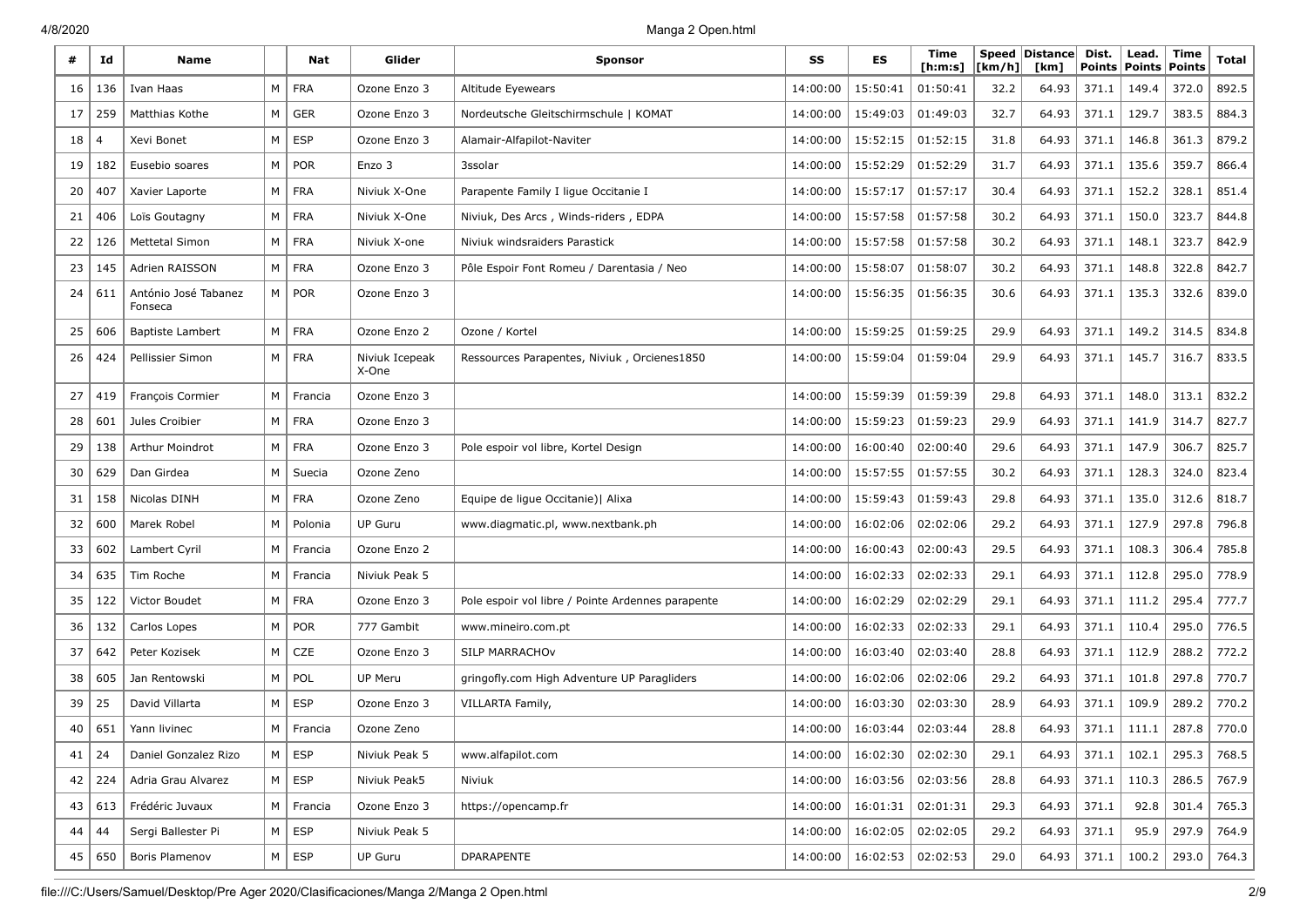| #  | Id               | <b>Name</b>                 |   | Nat            | Glider                 | <b>Sponsor</b>                                                   | SS       | <b>ES</b> | Time<br>[ h: m: s] | [km/h] | Speed Distance<br>[km] | Dist.<br><b>Points</b> | Lead.<br><b>Points</b> | Time<br><b>Points</b> | Total |
|----|------------------|-----------------------------|---|----------------|------------------------|------------------------------------------------------------------|----------|-----------|--------------------|--------|------------------------|------------------------|------------------------|-----------------------|-------|
| 46 | 66               | Andres Agredo Perez         | M | ESP            | Ozone Zeno             |                                                                  | 14:00:00 | 16:01:40  | 02:01:40           | 29.3   | 64.93                  | 371.1                  | 92.5                   | 300.5                 | 764.1 |
| 47 | 26               | Oriol Cervelló Nogués       | M | <b>ESP</b>     | Ozone Zeno             | Munich Life University                                           | 14:00:00 | 16:02:32  | 02:02:32           | 29.1   | 64.93                  | 371.1                  | 96.8                   | 295.1                 | 763.0 |
| 48 | 329              | Chris Bevins                | M | Reino<br>Unido | Ozone Enzo 3           |                                                                  | 14:00:00 | 16:01:40  | 02:01:40           | 29.3   | 64.93                  | 371.1                  | 90.1                   | 300.5                 | 761.7 |
| 49 | 53               | Ivan Castro Villate         | M | <b>ESP</b>     | Ozone Zeno             | <b>FVDA</b>                                                      | 14:00:00 | 16:03:37  | 02:03:37           | 28.8   | 64.93                  | 371.1                  | 98.9                   | 288.5                 | 758.5 |
| 50 | 604              | Rémi Bourdelle              | M | <b>FRA</b>     | Ozone Enzo 3           | Les Ailes du Mont-Blanc                                          | 14:00:00 | 16:03:40  | 02:03:40           | 28.8   | 64.93                  | 371.1                  | 95.4                   | 288.2                 | 754.7 |
| 51 | 628              | Victor Bergelin             | M | Suecia         | Ozone Zeno             |                                                                  | 14:00:00 | 16:03:02  | 02:03:02           | 29.0   | 64.93                  | 371.1                  | 89.8                   | 292.0                 | 752.9 |
| 52 | 614              | Florin Iftinca              | M | Rumania        | Ozone Mantra 7         |                                                                  | 14:00:00 | 16:02:52  | 02:02:52           | 29.0   | 64.93                  | 371.1                  | 88.4                   | 293.1                 | 752.6 |
| 53 | 649              | Jacques Fournier            | M | Francia        | Ozone Enzo 3           | Stodeus / woody Valley /parateam                                 | 14:00:00 | 16:04:09  | 02:04:09           | 28.7   | 64.93                  | 371.1                  | 95.2                   | 285.2                 | 751.5 |
| 54 | 608              | <b>Constance Mettetal</b>   | F | <b>FRA</b>     | Ozone Enzo 3           |                                                                  | 14:00:00 | 16:04:33  | 02:04:33           | 28.6   | 64.93                  | 371.1                  | 95.7                   | 282.8                 | 749.6 |
| 55 | 38               | Juanma Garcia<br>Guerrero   | M | <b>ESP</b>     | Mac Para Magus         | Aire y vuelo                                                     | 14:00:00 | 16:05:32  | 02:05:32           | 28.4   | 64.93                  | 371.1                  | 97.8                   | 276.8                 | 745.7 |
| 56 | 48               | Rodolfo Pérez Leunda        | M | <b>ESP</b>     | Ozone Zeno             | Fed Vasca Deportes Aereos                                        | 14:00:00 | 16:04:23  | 02:04:23           | 28.7   | 64.93                  | 371.1                  | 90.4                   | 283.8                 | 745.3 |
| 57 | 410              | Nando Silla Martínez        | M | <b>ESP</b>     | <b>BGD Cure</b>        | fdacv.com, appifly.org                                           | 14:00:00 | 16:06:58  | 02:06:58           | 28.1   | 64.93                  | 371.1                  | 93.3                   | 268.2                 | 732.6 |
| 58 | 644              | Daniel Tyrkas               | M | <b>GER</b>     | Ozone Enzo 3           | <b>GSC Hochries</b>                                              | 14:00:00 | 16:07:16  | 02:07:16           | 28.0   | 64.93                  | 371.1                  | 91.0                   | 266.4                 | 728.5 |
| 59 | 624              | jules Perrin                | M | <b>FRA</b>     | Ozone Zeno             | fly fat                                                          | 14:00:00 | 16:11:20  | 02:11:20           | 27.2   | 64.93                  | 371.1                  | 111.1                  | 242.4                 | 724.6 |
| 60 | 625              | Pawel Bedynski              | М | Polonia        | Ozone Zeno             |                                                                  | 14:00:00 | 16:10:58  | 02:10:58           | 27.2   | 64.93                  | 371.1                  | 92.4                   | 244.6                 | 708.1 |
| 61 | 37               | Juan Maiza Otaño            | M | <b>ESP</b>     | Gin Leopard            | Federacion Vasca- FVDA                                           | 14:00:00 | 16:11:31  | 02:11:31           | 27.1   | 64.93                  | 371.1                  | 94.5                   | 241.4                 | 707.0 |
| 62 | 617              | Mouquet Nicolas             | M | <b>FRA</b>     | Ozone Enzo 3           | <b>Aplied Materials</b>                                          | 14:00:00 | 16:12:14  | 02:12:14           | 27.0   | 64.93                  | 371.1                  | 97.1                   | 237.2                 | 705.4 |
| 63 | 17               | Xavier Berneda              | M | <b>ESP</b>     | Ozone Enzo 3           | MunichSports.com - Parashop.es - FlyFox - DuuoShoes.com          | 14:00:00 | 16:13:34  | 02:13:34           | 26.7   | 64.93                  | 371.1                  | 96.2                   | 229.5                 | 696.8 |
| 64 | 86               | Gorka Uribe Aldekoa         | M | <b>ESP</b>     | Ozone Mantra 7         | EAKF O FEDERACIÓN VASCA                                          | 14:00:00 | 16:12:32  | 02:12:32           | 26.9   | 64.93                  | 371.1                  | 87.5                   | 235.4                 | 694.0 |
| 65 | 28               | Robinson Altieri<br>Sánchez | M | <b>ESP</b>     | Ozone Enzo 3           | Micartera                                                        | 14:00:00 | 16:14:34  | 02:14:34           | 26.5   | 64.93                  | 371.1                  | 75.8                   | 223.7                 | 670.6 |
| 66 | 400              | Claude LE MELLEC            | M | Francia        | Ozone Zeno             |                                                                  | 14:00:00 | 16:30:47  | 02:30:47           | 23.6   | 64.93                  | 371.1                  | 74.5                   | 133.6                 | 579.2 |
| 67 | 401              | Lombardi Gregoire           | M | <b>FRA</b>     | Ozone Enzo 3           | pole espoir font romeu / departement AIN / region Rhone<br>Alpes | 14:00:00 | 15:49:42  | 01:49:42           | 32.5   | 64.51                  | 368.7                  | 153.8                  |                       | 522.5 |
| 68 | 51               | Virgilio Ortiz Martín       | M | <b>ESP</b>     | Ozone Zeno             | Vinos Fortis Montaraz                                            | 14:00:00 | 16:38:59  | 02:38:59           | 22.4   | 64.93                  | 371.1                  | 54.5                   | 90.0                  | 515.6 |
| 69 | 88               | Gabriel Cañada<br>Estébanez | M | ESP            | <b>Windtech Duster</b> | Windtech Paragliders                                             | 14:00:00 | 16:41:29  | 02:41:29           | 22.1   | 64.93                  | 371.1                  | 43.7                   | 76.8                  | 491.6 |
| 70 | 156              | Albert Pol Font             | M | ESP            | Niviuk Ikuma           |                                                                  | 14:00:00 | 16:57:01  | 02:57:01           | 20.1   | 64.93                  | 371.1                  | 26.1                   |                       | 397.2 |
| 71 | 178              | Eva Vinuesa Prieto          | F | <b>ESP</b>     | Ozone Rush 5           |                                                                  | 14:00:00 | 16:58:00  | 02:58:00           | 20.0   | 64.93                  | 371.1                  | 14.2                   |                       | 385.3 |
| 72 | 647              | Horst Gresch                | M | GER            | Ozone Enzo 3           |                                                                  | 14:00:00 |           |                    |        | 59.19                  | 338.3                  | 29.8                   |                       | 368.1 |
| 73 | $\vert 31 \vert$ | Paco Navarro González       | M | ESP            | Mac Para Magus         | www.aireyvuelo.com                                               | 14:00:00 |           |                    |        | 48.29                  | 276.0                  | 3.8                    |                       | 279.8 |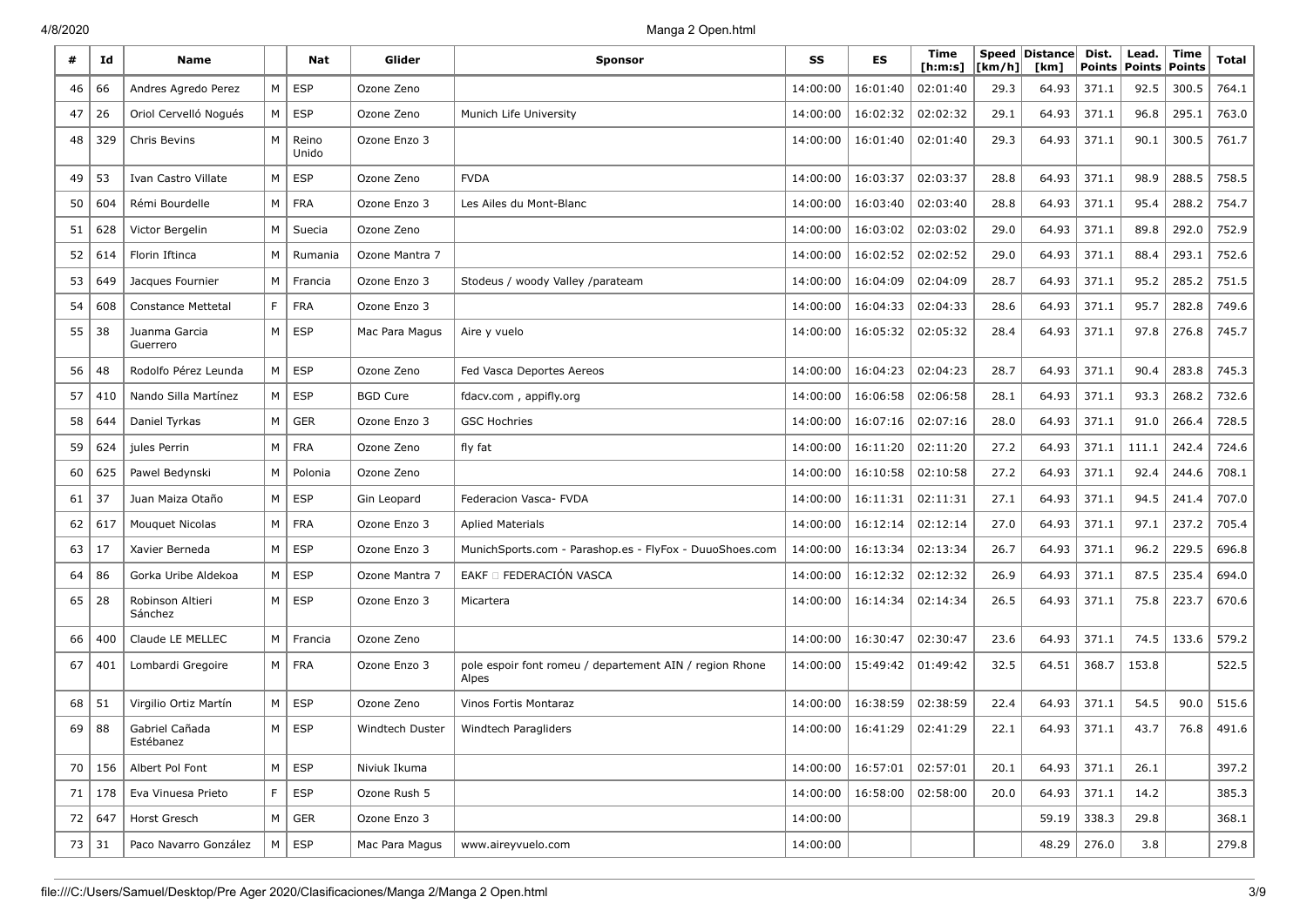| #  | Id          | <b>Name</b>                   |                | Nat            | Glider                  | <b>Sponsor</b>                         | SS       | ES | Time<br>[ h: m: s] | [km/h] | Speed Distance<br>[km] | Dist.<br><b>Points</b> | Lead.<br>Points   Points | Time | <b>Total</b> |
|----|-------------|-------------------------------|----------------|----------------|-------------------------|----------------------------------------|----------|----|--------------------|--------|------------------------|------------------------|--------------------------|------|--------------|
| 74 | 266         | Fernando ACEITUNO             | M              | ESP            | Niviuk Artik 5          |                                        | 14:00:00 |    |                    |        | 47.83                  | 273.4                  |                          |      | 273.4        |
| 75 | 81          | Cecilio Valenzuela<br>Requena |                | $M \vert$ ESP  | Up Guru                 | De Nube a Nube                         | 14:00:00 |    |                    |        | 44.55                  | 254.6                  |                          |      | 254.6        |
| 76 | 180         | Prune Delaris                 | F              | Francia        | Ozone Zeno              | Pole espoir vol libre                  | 14:00:00 |    |                    |        | 42.71                  | 244.1                  |                          |      | 244.1        |
| 77 | 214         | Dario Dandeu                  | M              | Italia         | Ozone Enzo 3            | Fly-Air3                               | 14:00:00 |    |                    |        | 42.46                  | 242.7                  |                          |      | 242.7        |
| 78 | 97          | Vallés Milla Pere             | M              | ESP            | UP Meru                 |                                        | 14:00:00 |    |                    |        | 40.63                  | 232.2                  |                          |      | 232.2        |
| 79 | 302         | Kalin Kostadinov              | M              | <b>BUL</b>     | Niviuk Artik 5          | SlyNomad Bulgaria, GreenPeace Bulgaria | 14:00:00 |    |                    |        | 40.41                  | 231.0                  |                          |      | 231.0        |
| 80 | 22          | Gorka Tornos zabala           | M <sub>1</sub> | ESP            | Ozone Zeno              | <b>FVDA</b>                            | 14:00:00 |    |                    |        | 39.02                  | 223.0                  |                          |      | 223.0        |
| 81 | 623         | Gilet Valentin                |                | M   Francia    | Ozone Zeno              | BGD                                    | 14:00:00 |    |                    |        | 37.04                  | 211.7                  |                          |      | 211.7        |
| 82 | 637         | ricardo raats                 | M              | <b>EST</b>     | Ozone Mantra 7          |                                        | 14:00:00 |    |                    |        | 37.00                  | 211.5                  |                          |      | 211.5        |
| 83 | 204         | Ana Maria Sancho<br>Frisuelos | F              | <b>ESP</b>     | Dudek Airlight          | www.monteholiday.com                   | 14:00:00 |    |                    |        | 35.23                  | 201.4                  |                          |      | 201.4        |
| 84 | 646         | Dawid Krajewski               | M              | Polonia        | UP Summit XC 4          |                                        | 14:00:00 |    |                    |        | 32.80                  | 187.4                  |                          |      | 187.4        |
| 85 | 103         | Chechu Martinez Rojano        | M              | <b>ESP</b>     | Skywalk Spice           | RODEO STAR_FGT                         | 14:00:00 |    |                    |        | 32.53                  | 185.9                  |                          |      | 185.9        |
| 86 | 630         | Martin Kubicek                | M              | CZE            | Ozone Enzo 3            |                                        | 14:00:00 |    |                    |        | 30.75                  | 175.7                  |                          |      | 175.7        |
| 87 | 79          | Antonio Ramos Moyano          | M              | <b>ESP</b>     | Gin Puma                | T.royo arilla, tenapark, iparapente    | 14:00:00 |    |                    |        | 30.69                  | 175.4                  |                          |      | 175.4        |
| 88 | 185         | Miki ventaja diaz             |                | $M \vert$ ESP  | NIviuk Icepeak<br>X-one |                                        | 14:00:00 |    |                    |        | 30.06                  | 171.8                  |                          |      | 171.8        |
| 89 | 115         | Jordi Roset Ilobet            | M <sub>1</sub> | ESP            | Ozone Alpina 3          |                                        | 14:00:00 |    |                    |        | 29.98                  | 171.3                  |                          |      | 171.3        |
| 90 | 638         | Ricardo Mota Leite            | M              | Portugal       | Ozone Mantra 6          | AbouaAboua                             | 14:00:00 |    |                    |        | 29.95                  | 171.2                  |                          |      | 171.2        |
| 91 | 94          | Nani Pons                     | M              | ESP            | Niviuk Artik 5          |                                        | 14:00:00 |    |                    |        | 29.93                  | 171.1                  |                          |      | 171.1        |
| 92 | 641         | Stephan Schöpe                | M              | GER            | Ozone Enzo 3            | DGF Rhein-Mosel-Lahn, Moselfalken      | 14:00:00 |    |                    |        | 29.83                  | 170.5                  |                          |      | 170.5        |
| 93 | 326         | Juan Luis Morales<br>Gómez    | M <sub>1</sub> | <b>ESP</b>     | Nova Sector             |                                        | 14:00:00 |    |                    |        | 29.48                  | 168.5                  |                          |      | 168.5        |
| 94 | 112         | Miguel<br>VILLARTA_MARTINEZ   | M              | ESP            | Skywalk<br>Cayenne 6    | FAMILIA VILLARTA                       | 14:00:00 |    |                    |        | 29.05                  | 166.0                  |                          |      | 166.0        |
| 95 | 615         | <b>Harriet Short</b>          | F              | Reino<br>Unido | Ozone Alpina 3          |                                        | 14:00:00 |    |                    |        | 28.85                  | 164.9                  |                          |      | 164.9        |
| 96 | 306         | Gadi Wolff                    | M              | <b>GER</b>     | <b>BGD Lynix</b>        |                                        | 14:00:00 |    |                    |        | 26.48                  | 151.3                  |                          |      | 151.3        |
| 97 | 322         | Fermin Montaner<br>Morant     |                | $M \vert$ ESP  | Nova Sector             | montaner.de                            | 14:00:00 |    |                    |        | 23.57                  | 134.7                  |                          |      | 134.7        |
| 98 | 222         | Stephan Hüttermann            |                | $M \vert$ GER  | Ozone Enzo 3            | Worldwidesail                          | 14:00:00 |    |                    |        | 7.07                   | 40.4                   |                          |      | 40.4         |
|    | 99   317    | Miguel Angel Pifarré<br>Boix  |                | $M \vert$ ESP  | Ozone Zeno              | Àger Aventura't                        | 14:00:00 |    |                    |        | 5.30                   | 30.3                   |                          |      | 30.3         |
|    | $100$   282 | David Zapata                  |                | $M \vert ESP$  | Ozone Swift             |                                        |          |    |                    |        | 4.00                   | 22.9                   |                          |      | 22.9         |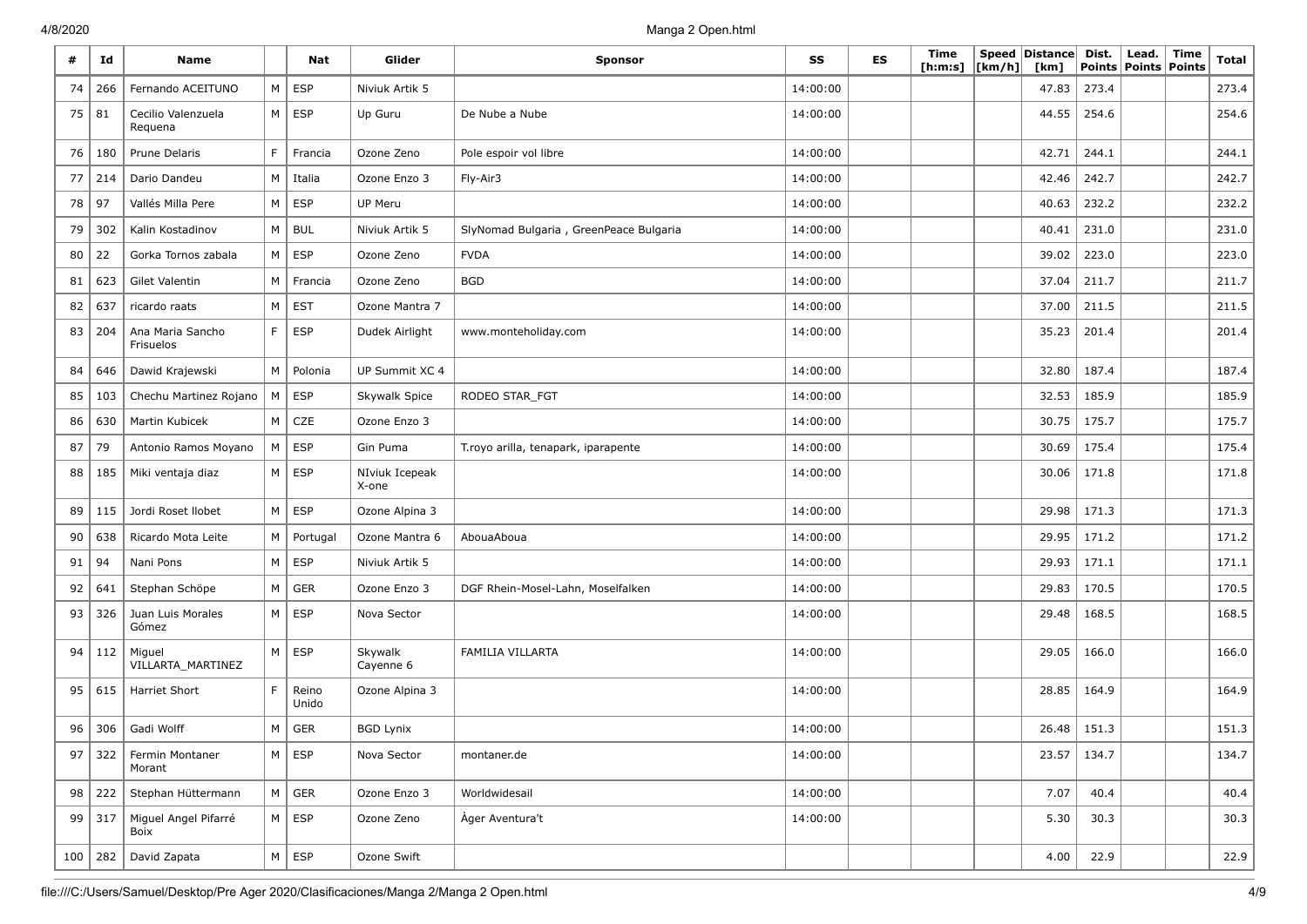|            | Id  | Name                |   | <b>Nat</b> | Glider         | <b>Sponsor</b>              | SS       | <b>ES</b> | Time<br>[h:m:s]  [km/h]  [km] | Speed Distance Dist. |      | $ $ Lead. $ $ | $\mid$ Time $\mid$<br>  Points   Points   Points | <b>Total</b> |
|------------|-----|---------------------|---|------------|----------------|-----------------------------|----------|-----------|-------------------------------|----------------------|------|---------------|--------------------------------------------------|--------------|
| 100        | 603 | Lambert Sandy       |   | FRA        | Gin            |                             |          |           |                               | 4.00                 | 22.9 |               |                                                  | 22.9         |
| 100        | 633 | Katarzyna Grajoszek |   | ® POL      | <b>UP Mana</b> |                             | 14:00:00 |           |                               | 4.00                 | 22.9 |               |                                                  | 22.9         |
| <b>ABS</b> | 612 | Håkan Lindgvist     | M | l Suecia   | Ozone Zeno     |                             |          |           |                               |                      |      |               |                                                  | 0.0          |
| <b>ABS</b> | 21  | Mario Argue Domingo |   | M   ESP    | Macpara Magus  | revista Parapente / Perfils |          |           |                               |                      |      |               |                                                  | 0.0          |

### **Task definition**

| <b>No</b>      | Leg Dist. | Id              | <b>Radius</b>   | Open  | Close | <b>Coordinates</b>         | <b>Altitude</b> |
|----------------|-----------|-----------------|-----------------|-------|-------|----------------------------|-----------------|
| 1              | $0.0$ km  | D <sub>01</sub> | $400 \text{ m}$ | 12:15 | 14:30 | Lat: 42.04635 Lon: 0.74601 | 1560 m          |
| 2 SS           | 3.7 km    | <b>B07</b>      | 4000 m          | 14:00 | 19:00 | Lat: 41.9789 Lon: 0.75025  | 929 m           |
| 3              | 8.3 km    | <b>B08</b>      | 4000 m          | 14:00 | 19:00 | Lat: 42.05183 Lon: 0.6552  | 755 m           |
| $\overline{4}$ | 32.0 km   | <b>B22</b>      | 2000 m          | 14:00 | 19:00 | Lat: 42.17527 Lon: 0.94617 | 902 m           |
| 5              | 40.4 km   | <b>B25</b>      | 1000 m          | 14:00 | 19:00 | Lat: 42.12208 Lon: 1.05083 | 689 m           |
| 6              | 46.6 km   | A02             | 3000 m          | 14:00 | 19:00 | Lat: 42.14145 Lon: 0.93123 | 455 m           |
| 7              | 55.3 km   | <b>B28</b>      | 2000 m          | 14:00 | 19:00 | Lat: 42.1614 Lon: 1.09163  | 952 m           |
| 8 ES           | 63.3 km   | A06             | 2000 m          | 14:00 | 19:00 | Lat: 42.22223 Lon: 0.97437 | 506 m           |
| 9              | 64.9 km   | A06             | 400 m           | 14:00 | 19:00 | Lat: 42.22223 Lon: 0.97437 | 506 m           |

#### **Notes**

| Ιd | Name                  | Note    |
|----|-----------------------|---------|
| 21 | Mario Arque Domingo   | Ausente |
|    | 612   Håkan Lindqvist | Ausente |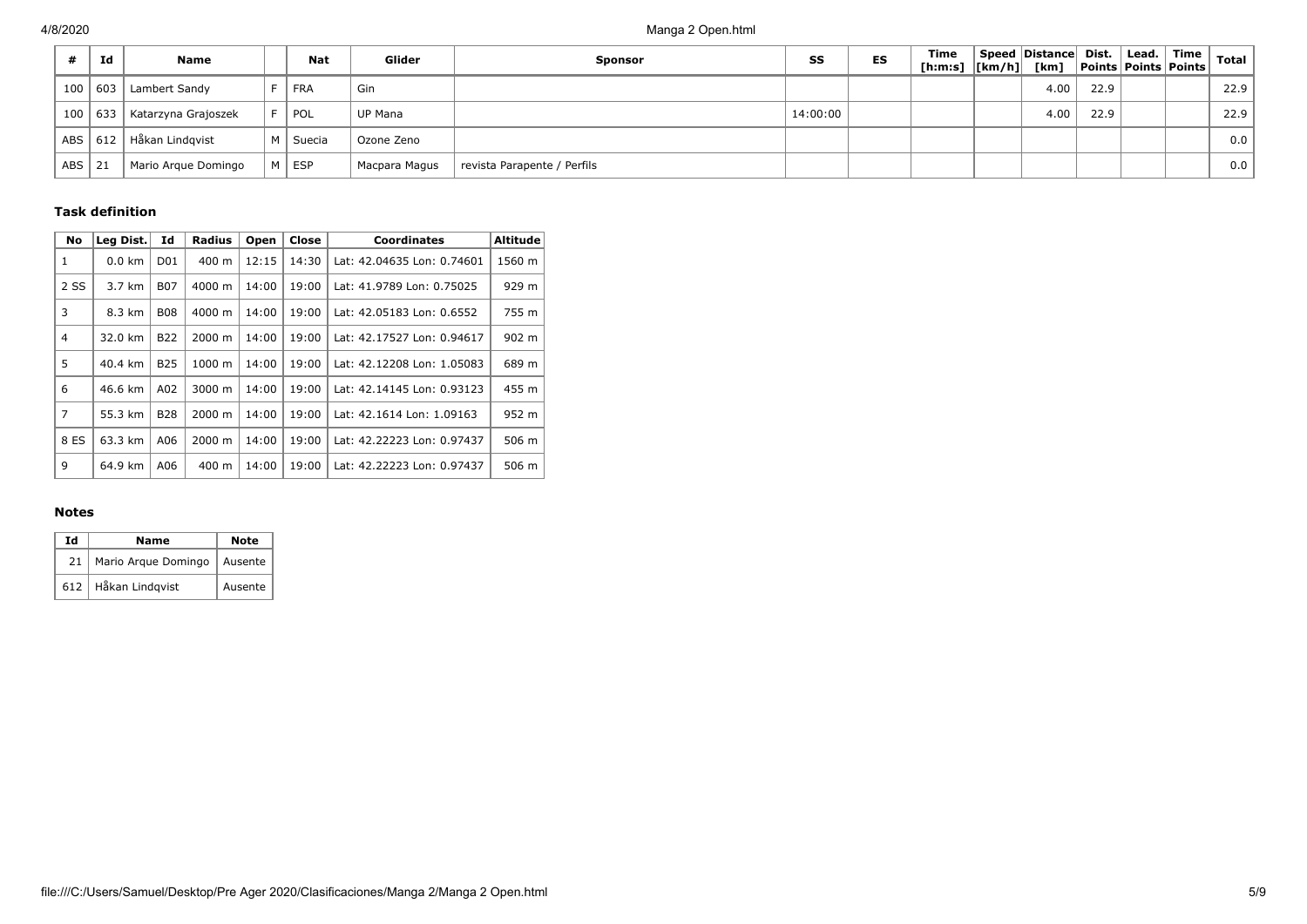**Pilots not yet processed (NYP)**

**Id Name**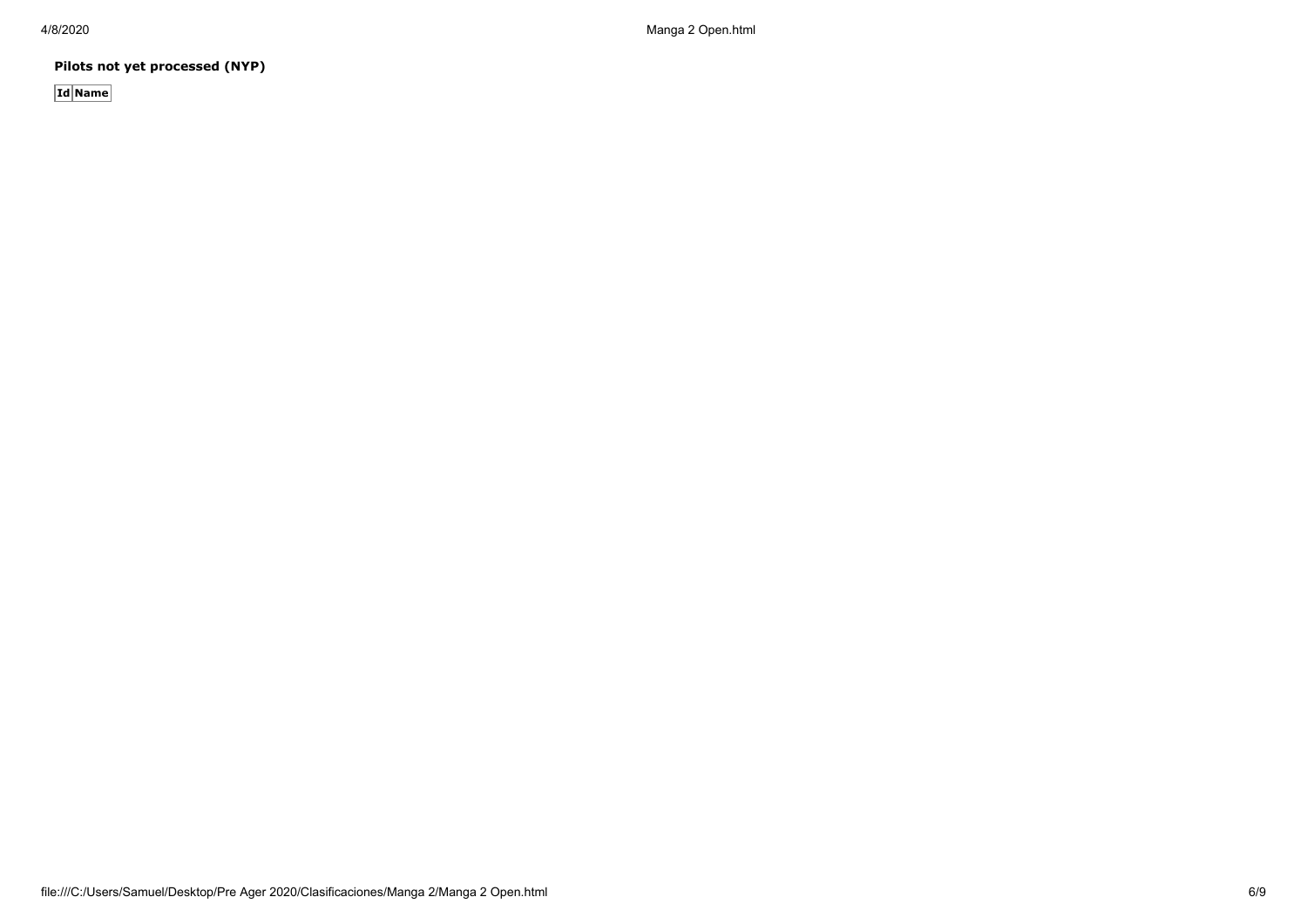### **Task statistics**

| param                           | value                     |
|---------------------------------|---------------------------|
| ss_distance                     | 59.431                    |
| task_distance                   | 64.932                    |
| launch_to_ess_distance          | 63.332                    |
| no_of_pilots_present            | 102                       |
| no_of_pilots_flying             | 102                       |
| no_of_pilots_lo                 | 32                        |
| no_of_pilots_reaching_nom_dist  | 79                        |
| no_of_pilots_reaching_es        | 71                        |
| no of pilots reaching goal      | 70                        |
| sum_flown_distance              | 5560.491                  |
| best_dist                       | 64.932                    |
| best_time                       | 1.6547                    |
| worst_time                      | 2.9667                    |
| qnh_setting                     | 1013.25                   |
| no_of_pilots_in_competition     | 104                       |
| no_of_pilots_landed_before_stop | 0                         |
| sum_dist_over_min               | 5154.492                  |
| sum_real_dist_over_min          | 5154.492                  |
| sum_flown_distances             | 5560.491                  |
| best_real_dist                  | 64.932                    |
| last_start_time                 | 2020-08-03T14:00:00+02:00 |
| first_start_time                | 2020-08-03T14:00:00+02:00 |
| first_finish_time               | 2020-08-03T15:39:17+02:00 |
| max_time_to_get_time_points     | 2.9411                    |
| goalratio                       | 0.6863                    |
| arrival_weight                  | 0                         |
| departure_weight                | 0                         |
| leading_weight                  | 0.162                     |
| time_weight                     | 0.4669                    |
| distance_weight                 | 0.3711                    |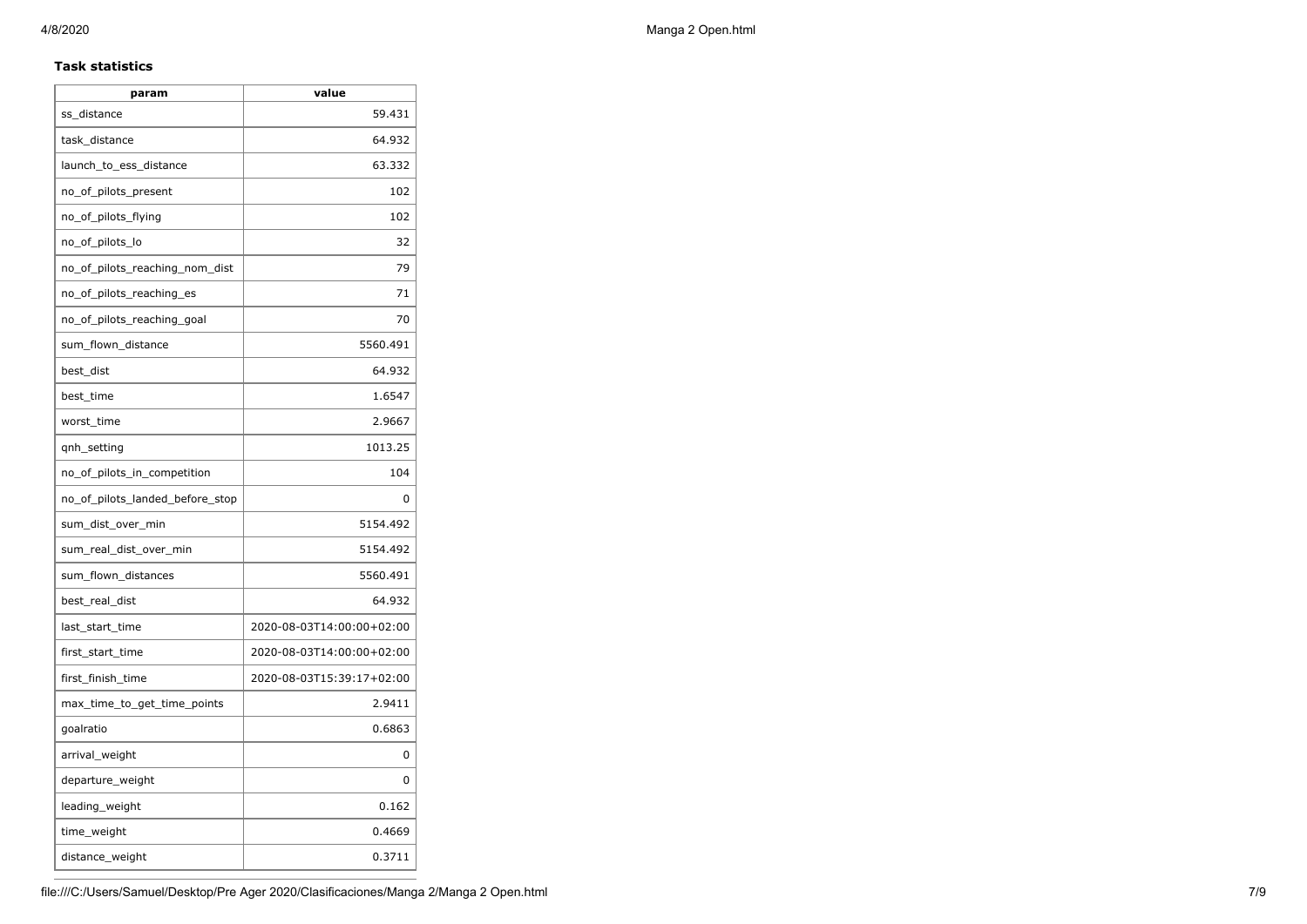| param                        | value        |
|------------------------------|--------------|
| smallest_leading_coefficient | 1.1131       |
| available_points_distance    | 371.1064     |
| available_points_time        | 466.8936     |
| available_points_departure   | 0            |
| available_points_leading     | 162          |
| available_points_arrival     | <sup>0</sup> |
| time_validity                | 1            |
| launch_validity              | 1            |
| distance_validity            | 1            |
| stop_validity                | 1            |
| day_quality                  | 1            |
| ftv_day_validity             | 0.9911       |
| time_points_stop_correction  | O            |

## **Scoring formula settings**

| param                                        | value        |
|----------------------------------------------|--------------|
| id                                           | GAP2020      |
| use_distance_points                          | 1            |
| use_time_points                              | 1            |
| use_departure_points                         | $\Omega$     |
| use_leading_points                           | 1            |
| use_arrival_position_points                  | 0            |
| use_arrival_time_points                      | 0            |
| time points if not in goal                   | 0            |
| jump_the_gun_factor                          | $\Omega$     |
| jump_the_gun_max                             | 0            |
| use_1000_points_for_max_day_quality          | 0            |
| normalize_1000_before_day_quality            | $\Omega$     |
| time_validity_based_on_pilot_with_speed_rank | $\mathbf{1}$ |
| bonus gr                                     | 4            |
| no_pilots_in_goal_factor                     | 0.8          |
| task_stopped_factor                          | 0.7          |